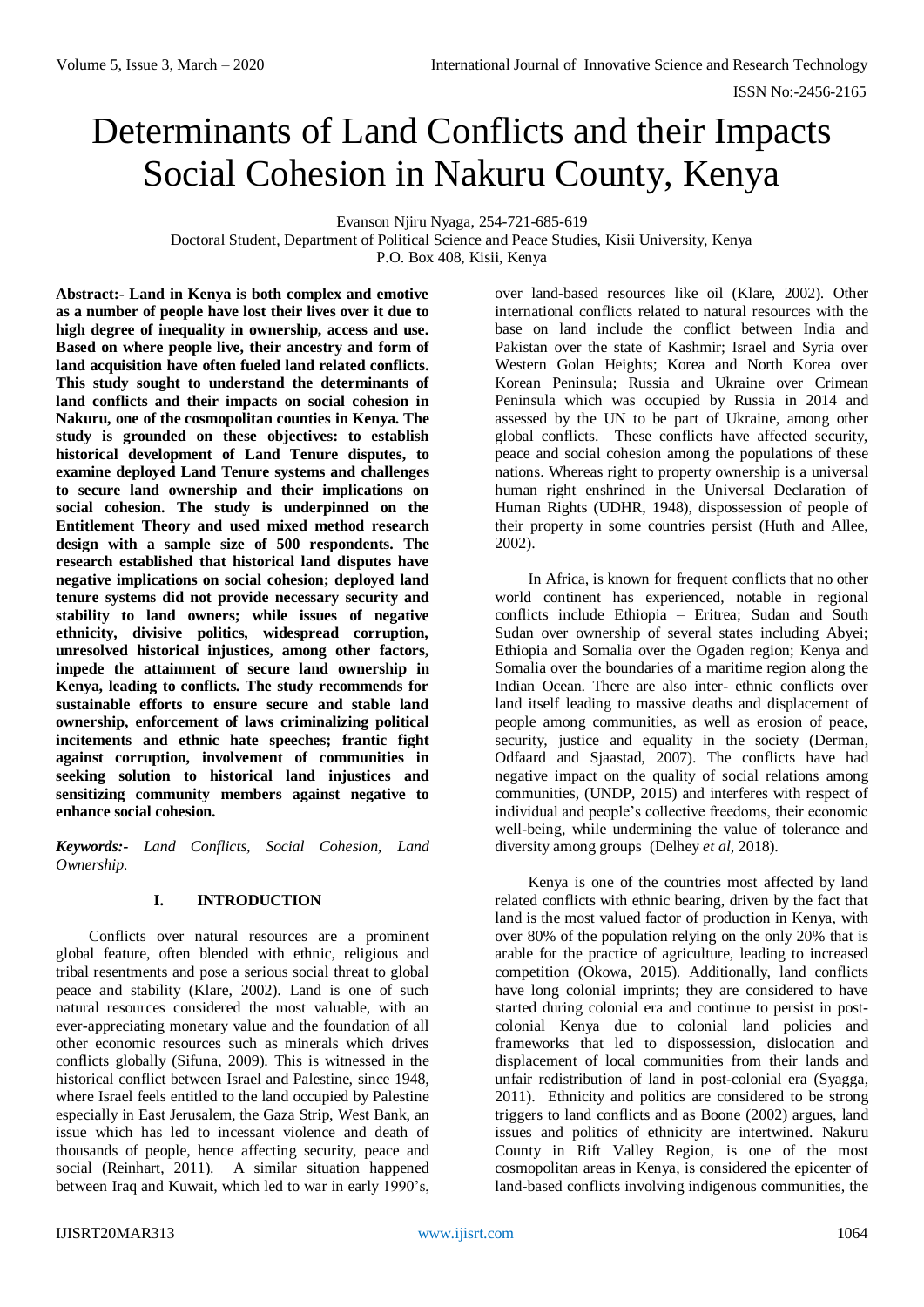Maasai and Kalenjin and non-indigenous communities, mostly the Kikuyu and Kisii. The main reason for conflicts over land is that non-local communities have acquired land which the locals claim to have been their ancestral land, taken away during the British colonial rule between 1895 and 1963 and was not returned to the owners, rather, benefited non-locals after independence, who comprise of more than 35% of the total population in the region (Veit, 2011). Prior to the 1895 declaration of Kenya as a British Protectorate, communities in Kenya occupied portions of land where they lived and used it for cultivation, pastoralism, or for hunting and gathering (Wayumba, 2015). They practiced these primordial economic activities on swaths of land which they owned communally guided by customary practices and regulations Githinji (2017). It was easy to acquire land because of low population at that time, land size was big and land related disputes were simple and easy to manage (Wayumba, 2015).

In post-independent period, many Kenyans were disillusioned because the land was not returned to them. Koissaba (2015) indicates that there were considerable policy developments geared towards addressing the land issue after independence, however, in practice, not much changed. Instead, land owned by the settlers was taken up by elite political class (Ichuloi, 2018). This is supported by Kimaiyo (2015) who argued that in Nakuru County, Kenyans who bought such land were perceived to be 'outsiders' such that, by 1977, close to 95% of the former White Highlands had been bought by Kenyans, with majority of the buyers being from the Kikuyu community from Central Kenya. The feeling by the local Kalenjin and Maasai communities against the non-local community has been immense, with politicians using the land issue as a tool to achieve their goals by creating divisions among communities (Kalma, 2006). This explains the reason for violence during general elections in Kenya (1992, 1997, and 2007) mostly targeting non-local population in Nakuru County, with the political class continuing to use land as a tool for mobilization leading to conflicts, affecting cohesiveness among communities hence the need for this study to find out the determinants of land conflicts and how they impact on social cohesion.

Social cohesion is the quality of coexistence between individuals within their own group and the institutions that surround them (UNDP, 2015) Emile Durkheim, an 18<sup>th</sup> Century scholar, is considered the first scholar to use social cohesion the inter-dependence among members of different communities within the society, shared loyalties and solidarity. Jenson (1998), having been influenced by Durkheim, narrowed herself to five key components that characterise cohesive societies and in the context of this study: **i. Belonging and Isolation**: the extent to which members of a given community experience or express a sense of connection to the society or the nation and feel pride in it. Land ownership is a primary fact that gives owners a sense of belonging regardless of their place of origin. But when people are denied their rights to own land in the area or are dispossessed, they become isolated, affecting social cohesion negatively. **ii. Inclusion and** 

**Exclusio**n: it *is* the extent to which people have accesses to resources such as land, homes, education in the society in an equal and proportionate manner. This provides opportunities for individuals to maximize their abilities for the benefit of society, thereby lessening chances of social exclusion, which is characterized by conflicts, resentment and injustices (Oxoby, 2009). **iii. Participation and Non-Involvement:** Participation is active engagement in the affairs and systems of a society, where members take part in decision-making processes that benefit the entire community, regardless of their affiliations. When there is no involvement, there is discord, segregation and divisions, leading to conflicts. Land is considered as one of the factors of exclusion in Nakuru County. **iv. Recognition and Rejection:** Recognition addresses the issue of respect and tolerance; it encourages accommodating differences and opinions of others in a pluralist society. It also celebrates diversities by recognizing it as an important aspect of any vibrant society. Rejection, on the other hand, results when these positive tenets of the society are not recognized. Rejection leads to people feeling ostracized from the society in which they are members. **v. Legitimacy and Illegitimacy**: Legitimacy is about the legal recognition and respect to institutions have been lawfully put in place to act as mediators when conflicts arise in society. It gives conflicting parties security of property ownership and public confidence. When legitimacy fails, parties tend to take the law unto their own hands, thereby violating the principle of justice and human rights, which eventually leads to illegitimacy and conflicts (Jenson, 1998).

When there is a strong sense of identity in the society; inclusion in the affairs of the society; people participate and are involved in the activities of the society; there is respect and tolerance among members and communities within the society and people respect and adhere to the institution in place that offer services, there is strong social cohesion. Lack of or insufficiency of these elements in the society leads to conflicts, with land being identified the underlying driver to these conflicts

## **II. THEORETICAL FRAMEWORK**

This study was guided by the Entitlement Theory which was developed in 1974, by Robert Nozick, an American scholar and is anchored on his understanding of rights to property ownership, lawful acquisition and transfer or disposal of property grounded on the principle of justice and equality. Nozick (1974) states that that distribution of property is just if everyone involved is entitled to the property they possess. His theory is based on three main principles: i. **A principle of justice in acquisition**: This principle is an account of how people first come to own property not previously owned, natural world property, what type of properties can be possessed and the manner in which they can be owned. ii. **A principle of justice in transfer**: This principle explains how a person can acquire property from another person, including voluntary exchange, purchase and transference of gifts or inheritance. Iii. **A principle of rectification of injustice**: This principle explains means of dealing with properties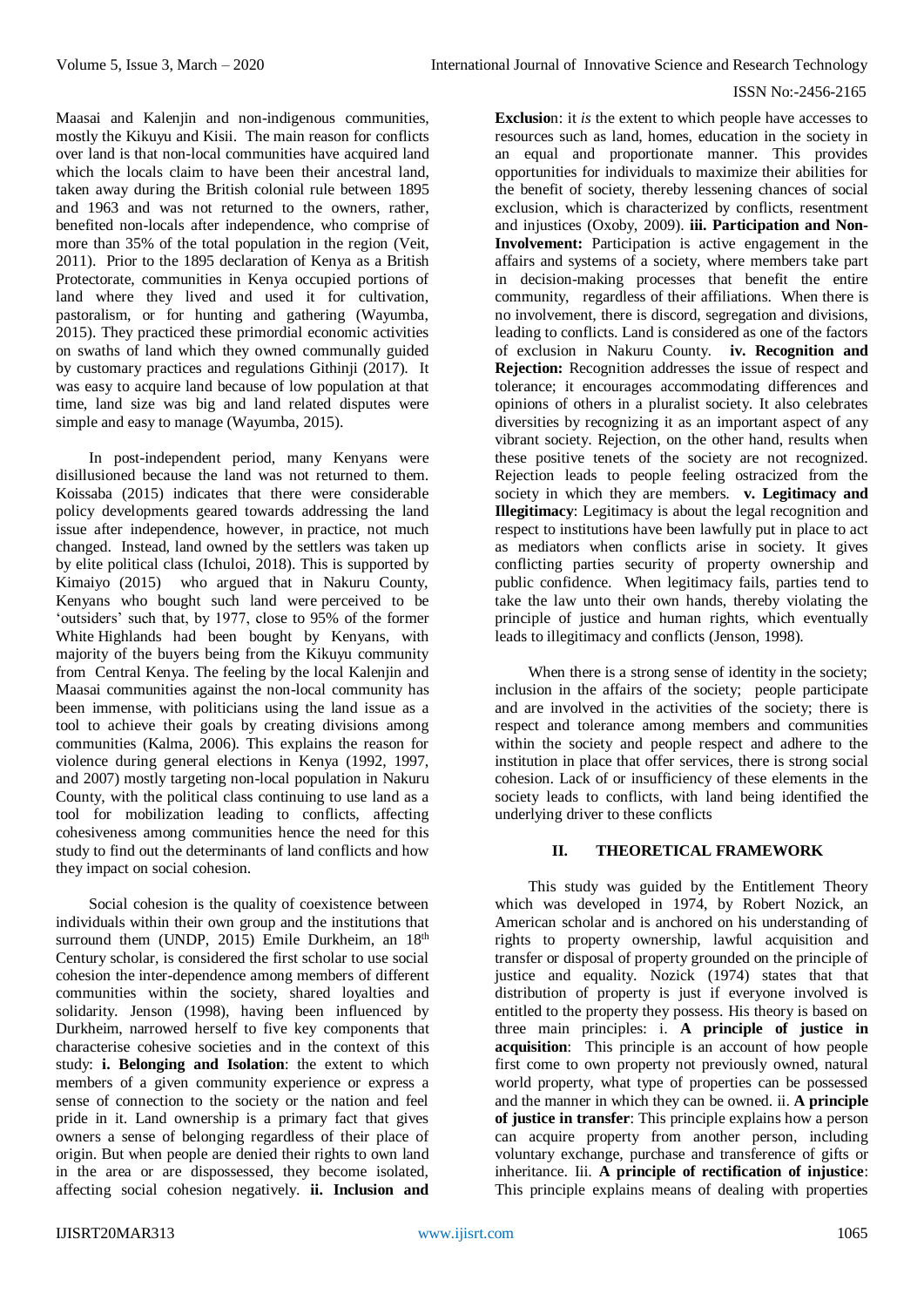that are unjustly acquired or transferred, compensation for those people who have been deprived of their properties through injustices and government acquisition for general public use, among others.

According to Nozick, a just acquisition of property implies lawful ownership and the person who justly acquires property can subsequently transfer the property to someone else who becomes a lawful owner. Justice in acquisition of property, and in this study the acquisition of land, implies entitlement of the same property and the authority to transfer it to someone else as willed by the owner. In relation to the third tenet, persons who incur loss of property they justly and lawfully acquired as a result of unjust and insincere transactions have the right to be compensated. The three tenets of the theory informed the reflection on a rational transaction of land as property for peaceful and cohesive relationships with those in the transaction process. Any violation of these tenets results into conflicts between parties involved in the transaction. Ownership to land as lawfully understood in Kenya is that everyone has a right and privileges to land ownership under the principles of property ownership and justice. However, there have been numerous cases reported where families have been dispossessed of their land through corruption and violence (Ndung'u Land Commission, 2004). Most land conflicts come as a result of undermining the above laid down principles by Nozick and most legal and policy frameworks globally have used these principles in administration of justice. However, Nozick's theory has limitations such that it forms a basis for creation of a strong and inconsiderate system of private property within the framework of free – market economy, which enhances exploitation of those who do not have the means of production (capital). In communities where land is a community property, this theory raises serious concerns of which when they are undermined in land entitlement, can cause the community to use all available means, including violence, to repossess their land. However, the theory remains a strong base for secure land ownership which, if adhered to, can be a preventive measure to many land based conflicts.

## **III. STUDY METHODOLOGY**

The study took place in Nakuru County, which is one of the 47 Counties in Kenya. It is situated in Rift Valley Region and has eleven constituencies covering an area of about 7,495.1Km2, a diverse population of about 2,162,202 people (male  $-1,077,272$ , female  $-1,084,835$  and intersex -95) as per the 2019 census (KNBS, 2019). Kalenjin and the Kikuyu communities comprise of about 70% of the population (KNBS, 2019). The county has faced conflicts mostly between the two communities since 1992 climaxing to 2007 Post Elections Violence where 213 people died and thousands displaced in the County (Waki Commission, 2008). Five areas in the County, which were most affected land conflicts were selected, with study population comprising of victims of land conflicts, local population who had been dispossessed of their land and land owners who had purchased land in the area from outside the county. Targeted population was 1706 people, with a sample size of 500 comprising of 400 people for structured questionnaire, 25 elders and 25 government/political leaders for interview schedules and 50 in five Focused Group Discussions (FGDs). Mixed Method Design was used and data collection used the following instruments: questionnaires, interview schedules, FGDs and Observations. Data was analyzed using SPSS, and presented in form tables, graphs and charts for quantitative data while qualitative data was presented in form of verbatim and narrative reports. Sampling techniques used were, purposive simple sampling and snowballing.

# **IV. FINDINGS AND DISCUSSION**

The Sample Size for the study was 500 and the response rate was as follows: 369 respondents for questionnaire, 44 for interviews and 37 for FGDs, totaling to 450 respondents, which is a response rate of 90%. The findings are discussed under the following thematic areas:

## *A. Historical Development to Land Disputes*

The first objective for this research was to establish historical development to land disputes and respondents were asked to name causes of historical land disputes and Table 1 presents the results:

| Cause                                       | <b>Responses</b> | <b>Percentage</b> |
|---------------------------------------------|------------------|-------------------|
| Divisive Politics                           | 186              | 23.6              |
| Negative Ethnicity                          | 171              | 21.7              |
| Corruption                                  | 132              | 16.8              |
| <b>Inheritance Disputes</b>                 | 104              | 13.2              |
| Colonial land policies and legal frameworks | 98               | 12.4              |
| Others (inequalities, poverty,              | 97               | 12.3              |
| <b>Totals</b>                               | 788              | 100               |

Table 1:- Causes of Land Disputes

**Source:** Field Research (2019)

From Table 1 above, the respondents identified the following factors as the main causes of historical land disputes and conflicts in Nakuru County.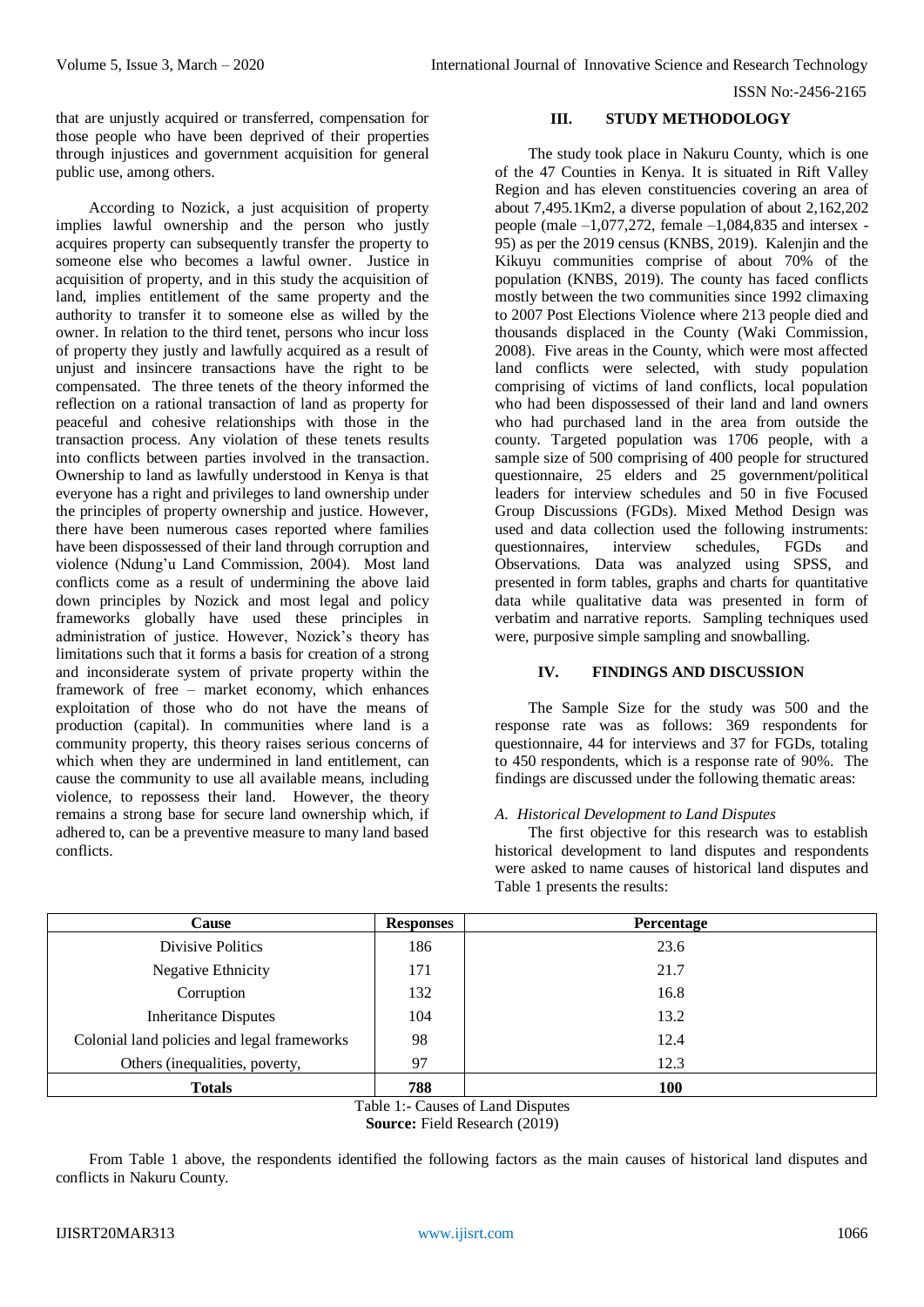**Divisive Politics:** It identified as the leading cause of land disputes in the County, at 23.60% and the findings are in tandem with research by Kipkemoi (2015) who identified political factors as the leading cause of conflicts in Kuresoi, Nakuru County; Kimenyi and Ndung'u (2006) found out that most clashes in Nakuru County occurred during general elections since 1992 with politicians using the land issue to incite communities. From the observations of the study, there were indications of tensions building up among the communities over the 2022 general elections as exemplified by a key informant from Kuresoi area who stated:

There has been violence in the County mostly between the Kalenjin and the Kikuyu communities since 1992. However, in 2013 and 2017, the two communities were in the same political vehicle and this ensured relatively peaceful situations in the two political seasons. At the moment, we are worried of what will happen in 2022 general elections given the current political undertones. We have been informed by our Kalenjin brothers that *lazima turudishe mkono* (we must reciprocate political support) failure to which *hakutakuwa na amani* (there will be no peace). This is making us worry since such undertones preclude ethnic violence during general elections.

The sentiments were echoed during all the five FGDs, where divisive politics was identified as the leading trigger to land conflicts in the County, with tensions over 2022 general elections building up.

 **Negative Ethnicity:** This is another key factor identified by most respondents, at 21.70% and it is used as a tool to fight other communities, deny and discriminate them in the offering of basic services. Ethnicity and politics go hand in hand and this is attested by Oyugi (2000), who argues that ethnicity *per se*, is a positive thing, but when it is politicized, then it becomes negative. Interviews with key informants revealed that despite efforts to correct negative ethnicity through the creation of NCIC, nothing seemed to change. A Key informant stated:

Negative ethnicity is a national cancer that is killing the nation since one cannot get services without being looked with the spectacles of ethnicity. Employment opportunities at Nakuru County Government are only by two dominant communities and minorities are denied opportunities because they don't belong to either Kikuyu or Kalenjin communities. We have also suffered during general elections by virtue of belonging to a different community. Where shall we resort to? Unless we abandon this notion of negative ethnicity which is ingrained in all our realms, our societal and national values will be compromised.

The findings above are also supported by Waki Commission (2008), which established ethnicity as the main cause of conflicts in the region, with land issue as the underlying factor. Negative ethnicity is a major cause of historical land disputes that continues to dominate social relations in the region, thereby creating inequalities, injustices and discrimination among communities.

**Corruption:** The respondents, as illustrated in the table above, also identified corruption as a major cause of historical land disputes, at 16.80%. Corruption constrains secure land ownership as evident in 'British collaborators' who were allocated big chunks of land as an 'appreciation' for their 'co-operation with the ruling colonizers (Syagga, 2011). The vice continued in postindependence period where the Kenyan ruling class allocated themselves large portions of land obtained from white settlers, which was to benefit the landless in the region. But this generated and sustained reactionary conflicts from the local communities to date. During interviews, one key informant stated:

Corruption is a major issue not only in Nakuru, but nationally. It is difficult to get services if you don't 'oil' the hands of those offering the services. I have been going to and from the Lands Office in Nakuru for registration of my land but am informed by some of whom have got the documents that *lazima utoe kitu kidogo mambo yako yatembee kwani hii ni Kenya bwana* (that you have to give bribes for your plans to work since this is Kenya).

These findings are buttressed by the Akiwumi Report (1999), Ndung'u Report (2004), Waki Commission (2008) who identified corruption in land administration, allocation, registration, titling, among others as a major cause of conflicts in the country. During interviews and FGDs, informants identified the following as manifestations of corruption in land issues affecting social cohesion: inducements in the processing of titles and other ownership documents, illegal land allocation that undermines members from other communities, double land allocation to individuals and their family members, land grabbing and dispossessing those who legally owned it, encroachment of public land, among others.

 **Other factors identified as causes of historical land injustices:** These include inheritance disputes, with 13.20% which affects members of the same family or community; colonial legal frameworks, policies and historical injustices, identified by 12.40% of the respondents; lack of land identification documents; dependence on land based economy which influences the thinking of the people that to have land is the only source of wealth; poor policies by governments on land; boundary disputes over unclear land boundaries among other factors. Having established the causes of historical land disputes, the research resorted to investigate the consequences of unresolved historical land disputes and the respondents were requested to enumerate the effects of unresolved historical land injustices and the results were as presented in Figure 1.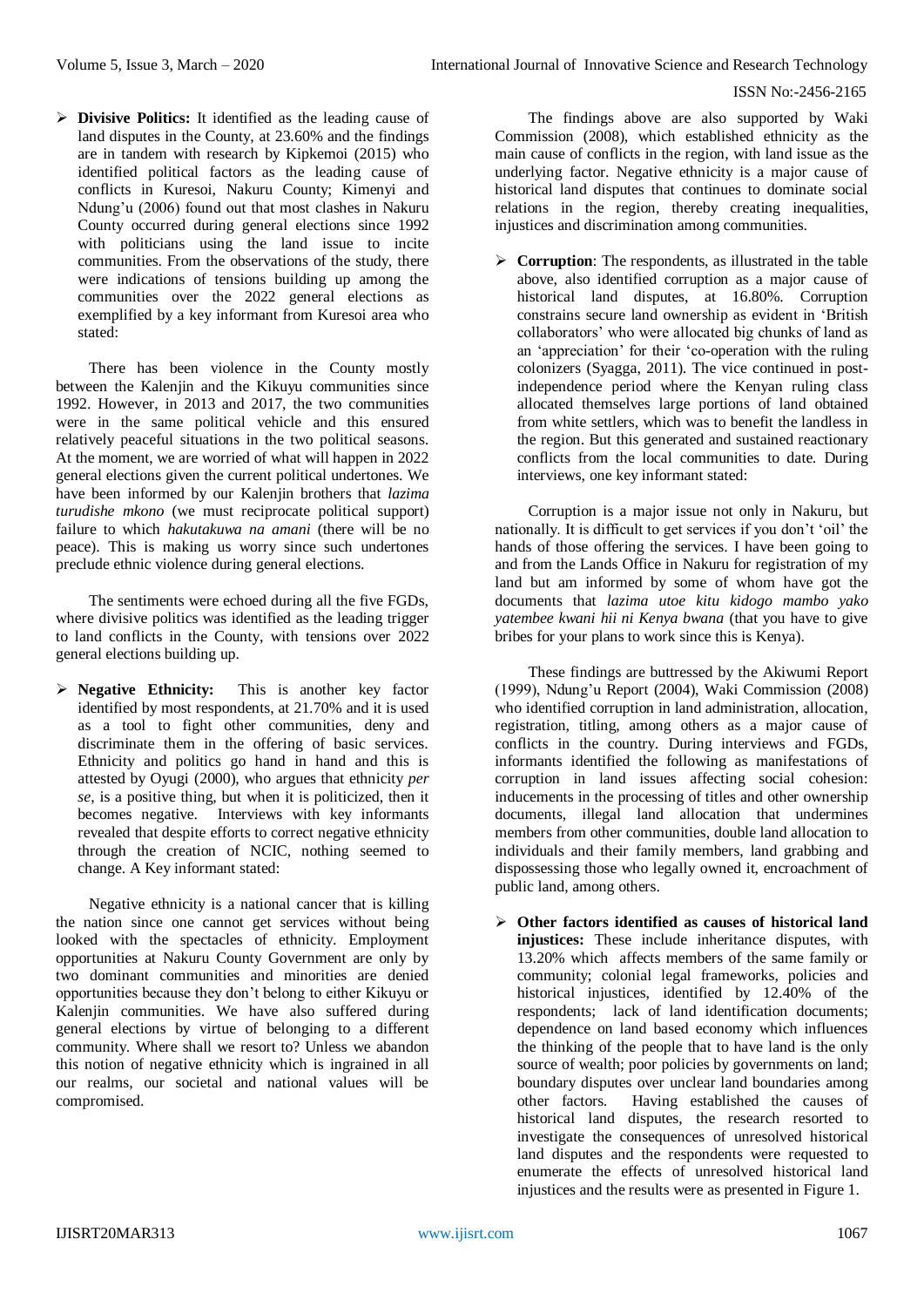

Fig 1:- Effects of Unresolved Land Disputes **Source:** Field Research (2019)

The results indicates that 28.77% of the respondents consider clashes and insecurity as the leading effects of unresolved historical land tenure disputes; followed by negative social relations at 21.99%, ethnic groupings at 16.05%, injustices and inequalities at 13.82%, loss of land and livelihood at 11.44% and squatting at 7.73%. Clashes and insecurity are the results of conflict that degenerate to violence since 1992 Maela and Molo clashes, Olenguruone, Njoro and Molo clashes in 1997, Kuresoi and Molo clashes and the 2007/8 Post Election Violence (PEV). The most indicting thing in all these clashes is that they all happen in the advent of general elections, thereby confirming the political imprint in land conflicts. In essence, these conflicts consequently polarize the relational gap between existing communities in Nakuru County. Their recurrence of these conflicts has an historical bearing on contributory factors discussed.

#### *B. Deployed Land Tenure Systems*

Land Tenure Systems are critical in assessing how government policies on land blend with other dimensions in areas with land conflicts. The second study objective endeavoured to establish the implications of deployed Land Tenure systems on social cohesion in Nakuru County. The land tenure systems practiced by the respondents are indicated in the Figure 2 below:



**Source:** Field Research (2019)

The Figure indicates that majority of the respondents, 81.00%, hold Freehold Tenure to the land they occupy while those on leasehold are 15.00%, those who have customary tenure are at 3.00% while others including rent and squatters were at 1.00%. The implications of this finding is that most of the residents of the area have absolute ownership to the land they occupy. This is in agreement with Waiganjo and Ngugi, (2001) who found out that the statutory land tenure was the dominant tenure system practiced in Kenya. The respondents were then asked to indicate whether the land tenure system they practice provides security and stability for their land and Figure 3 indicates the results.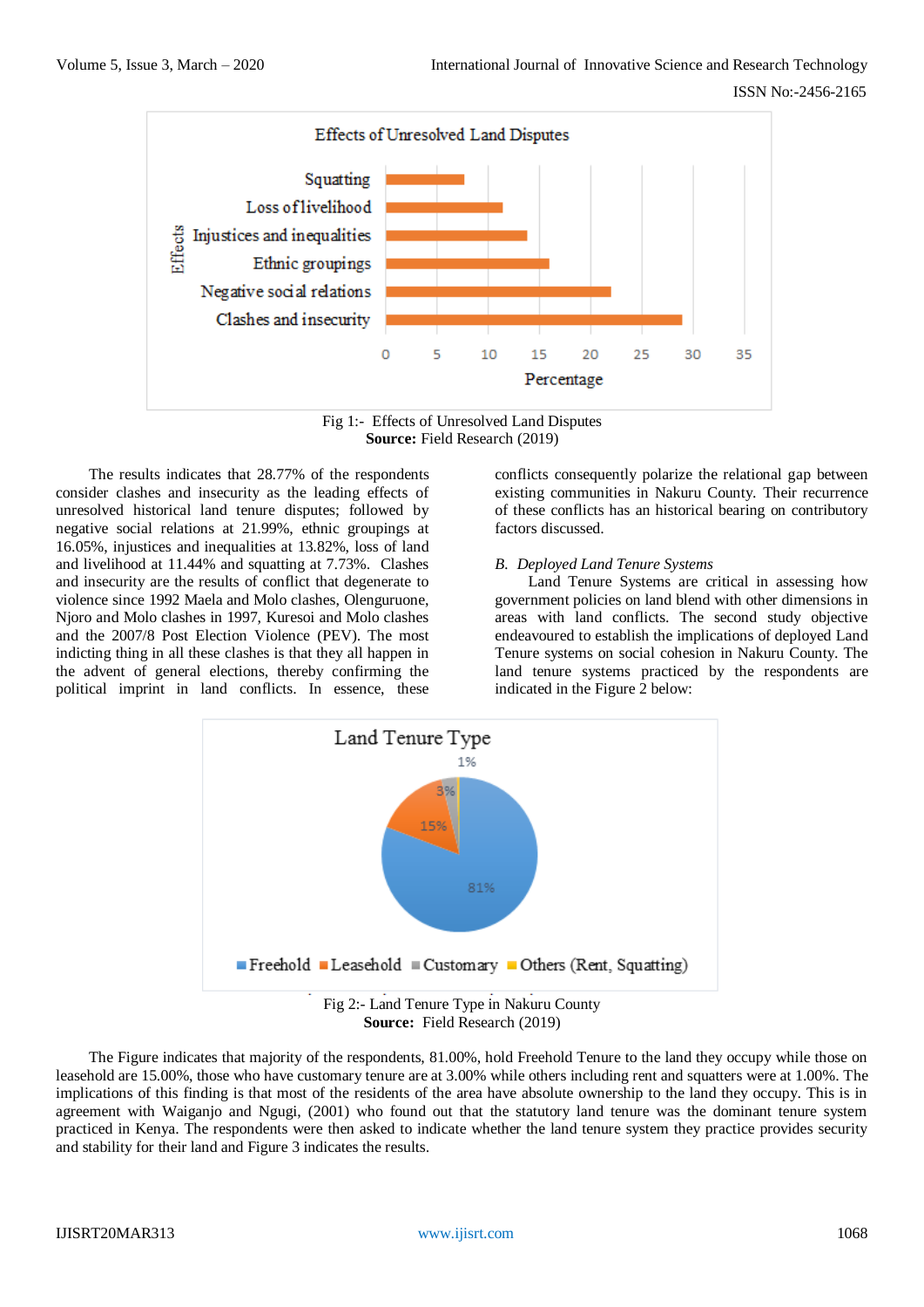

Fig 3:- Land Tenure and Social Stability **Source:** Field Research (2019)

From the figure above, majority of the respondents, (69%) feel that the deployed land tenure systems do not provide security and stability to land owners, while 31% of the study participants indicated that they do provide security and stability. These percentages are confirmed by a key informant from interview schedule who stated:

We have Title Deeds as prove of ownership as required by the law. I remember one time the minister of lands in the Kibaki regime Mr. (Amos) Kimunya told us that a Title Deed is just a piece of paper and that is just what it has turned to be. Even though the land we occupy is our heritage from our ancestors, since 2008, the caveat put by the government that we cannot sell the land, has rendered land tenure and ownership documents useless.

The caveat resulted to tribal politics, negative ethnicity, encroachment to conservation areas, peoples' inability to adhere to land ownership laws, among other factors. Those affected expressed that they cannot invest in the lands since they are not sure of their security and investment thereby adversely affecting their socioeconomic fabric. During the discussions with the five FGDs, the groups were unanimous that land tenure systems

in Nakuru County do not provide envisioned security and stability to land, hence a source of conflicts, with one discussant stating:

There is no guarantee that we shall continue occupying the land we own. So we cannot sustain the argument that having a Title Deed is the key to having a secure and stable land ownership. If that is true, we would not have lost our land in Mau Forest since it has the documents. I think we are at the mercy of the government since they control the policies and do not involve us.

Therefore, deployed land tenure systems do not provide necessary security and stability in the land sector, hence a trigger factor that can lead to or catalyze land conflicts.

## *C. Challenges facing Secure Land Ownership in Nakuru County*

The third objective sought to evaluate the challenges faced by the affected communities in acquiring secure land ownership that affect social cohesion in the study area. The respondents were requested to indicate whether they own land in the area, and the findings are indicated in Figure 4.



Fig 4:- Land Ownership Status **Source:** Field Research (2019)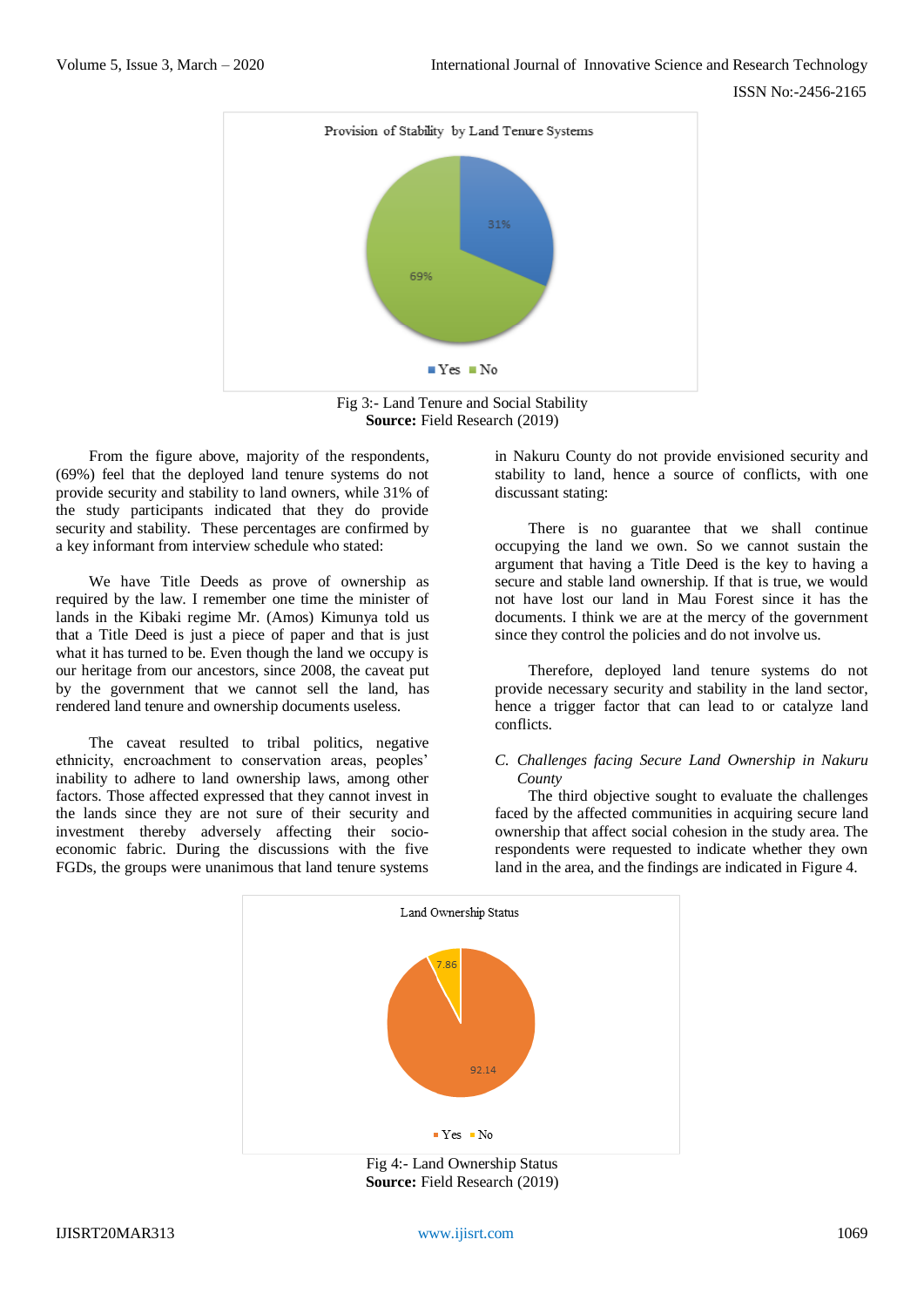Figure 4 shows that majority of the respondents, 92.14% owned land while 7.59% did not own any land. Those who did not own any land can be associated to those who embrace the Customary Land Tenure system, squatters and those who rented land. The participants were also asked to indicate the size of land they owned and the following are the results



Fig 5:- Land Owned **Source:** Field Research (2019)

The findings indicate that majority of the respondents, 37.94%, own 3-5 acres of land, while those with less than three acres were 35.59%, those with 6-10 acres were 17.06% and those with land above 10 acres were 6.88%. This implies that most of the respondents 73.53% were small scale farmers. This corresponds to the finding of a study by FARMUP (2015) from Egerton University which found out that land owners in Nakuru had an average of 3.48 acres, an indicator that majority practised small scale farming, their source of livelihood and would do anything to defend it, as indicated by a key informant in an interview:

The little land I own is my only source of livelihood and my family depend on it for food, education and all other basic necessities. I bought the land and I will protect it by all means, from encroachers, those who would claim it and from herders who leave their animals to roam and destroy the crops. During elections people usually hire vigilante groups in this area to protect their property since it is a time when people turn against each other.

These sentiments were also expressed by discussants in all the five FGDs, who indicated that people will do everything possible to protect their farms, including hiring armed vigilant groups to protect their property when there are conflicts. The net effect of this move is that it exacerbates land conflicts. This is backed up by Yamano and Deininger (2005) who found out that conflict in Rift Valley, Nakuru County included, intensified with the presence of vigilant groups who are hired by individuals and communities to protect property and to fight when there is violence.

Possession of documents, especially Title Deed or Certificate of Lease, is a legal proof of ownership of the land by the one who possesses it (Land Act, 2012). Those who possess these documents are perceived to have a sense of security for the land they own since it is legally safeguarded. The participants were, therefore, asked to indicate whether they possessed any legal ownership documents and 81%, and had ownership documents while 19% did not possess any form of land ownership documents. The respondents were asked the type of documents they possessed and Figure 6 indicates the results.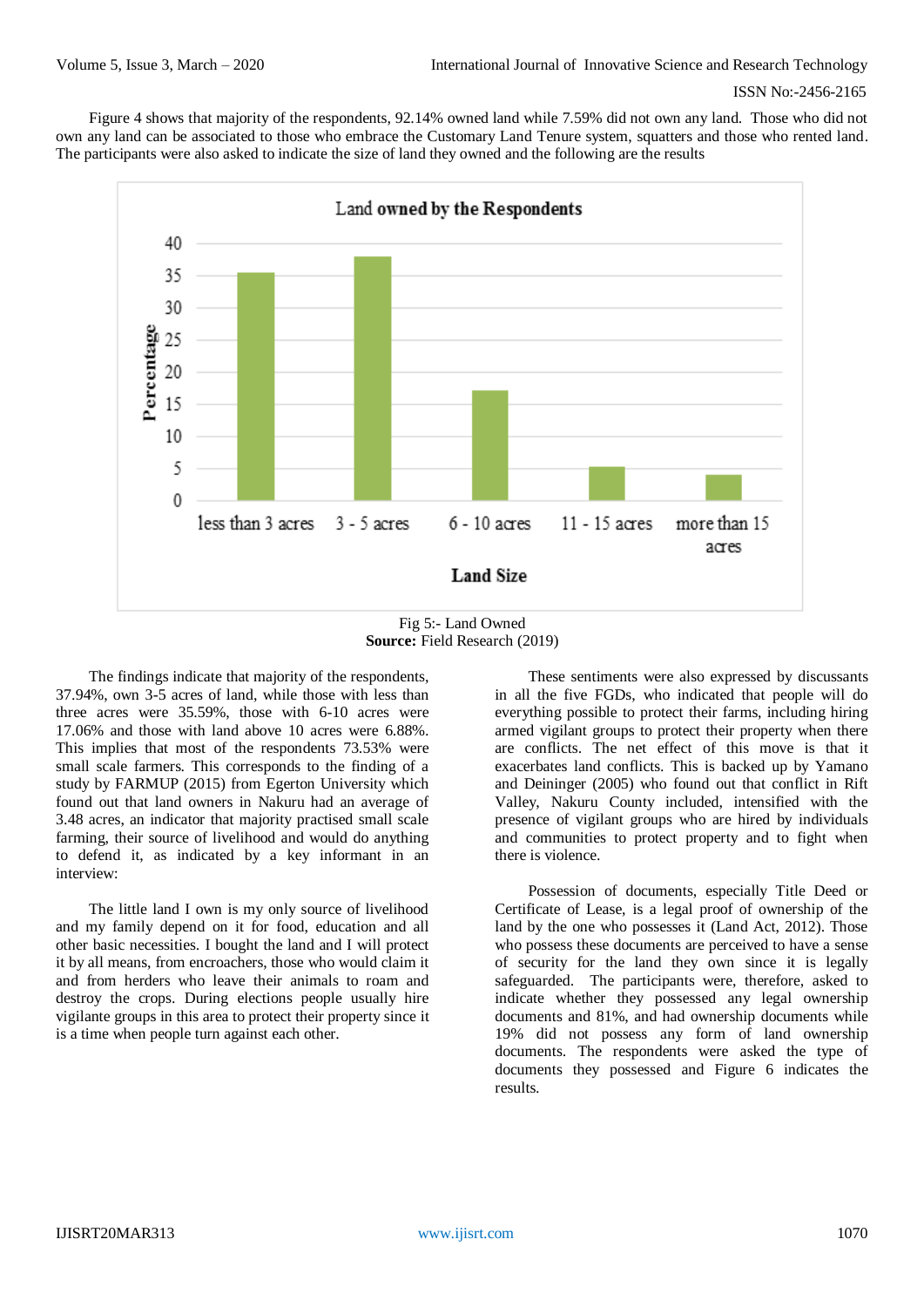



The above figure reveals that 52.57% of the respondents, were in possession of Title Deeds, 15.18% were in possession of Allocation Letters, 13.28% had Lease Certificates, 8.94% had Sale Agreements while 10.03% did not have any documents. Land Act (2012) identifies Title Deeds and Certificate of Lease as legal proof of ownership and can only be revoked by a Court of Law if found to have been acquired fraudulently. This means that 65.85% of those who possess legal documents for the land they occupied are the right owners of the land. The findings are in tandem with the Nakuru County Government (2013), which states that about 72.5% of land in the County had Title Deeds. However, when asked whether the possession of the documents make them secure on the land they occupied, majority, 63.14% indicated that it does not make them feel secure while 36.86% indicated that the documents gave them security. This is exemplified by a key informant in an interview who lost his land during the 2007/8 PEV who stated:

As long as the land issue continues to be a tool for political mobilization and erratic violence, there can never be security provided by these documents. Prior to the 2007 elections I had a Tittle Deed for my 3-acre piece of land but when the violence erupted after the elections, my property was burnt and I had to flee together with my family for my safety. I still have the Title Deed but the fear of what I witnessed prevents me from returning to the land.

Having established that possession ownership documents do not necessarily provide security for their land, the respondents were asked to name challenges that impede secure land ownership and the following are the results.



Fig 7:- Impediments to secure land ownership **Source:** Field Research (2019)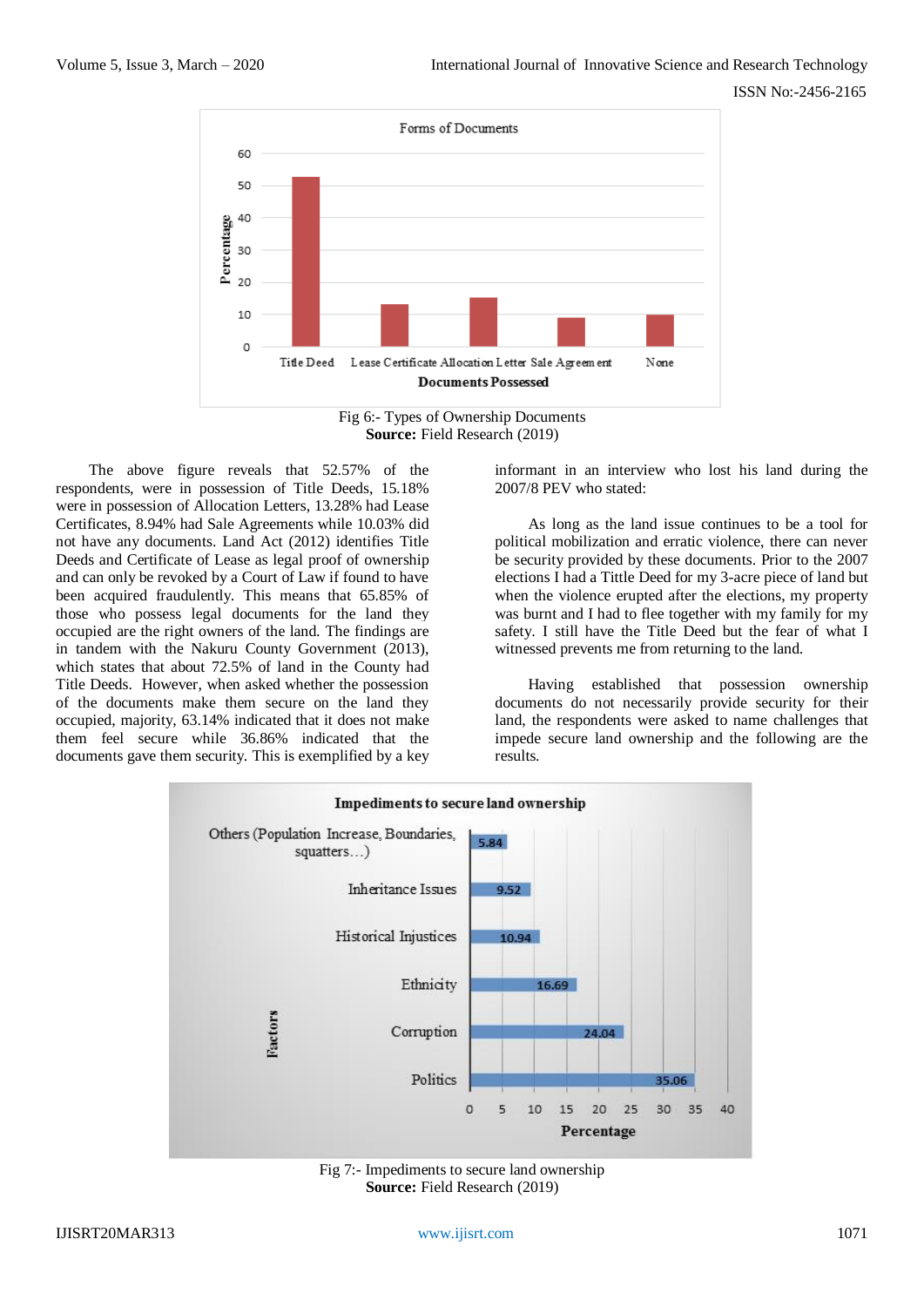The respondents identified politics as a major cause of insecure land ownership at 35.06%, corruption at 24.04%, negative ethnicity at 14.69%, historical land injustices at 10.84%, inheritance issues at 9.52% while other factors such as boundary disputes, population increase, squatting, constituted about 5.84%. The findings are in tandem with Syagga (2013) and Shongolo (2009) who also identified these factors as triggers to incessant land conflicts and which must be addressed to ensure stability in the land sector. This is emphasized by a key informant from Naivasha in the interview schedule who stated:

During the PEV, I lost my property and forced to flee my home because of my ethnic background. I lost my son during the violence and I regret why I settled in the area. I had documents to show that the land I occupied was mine, but non-locals were not needed. Though I returned to my home, I know there is no security of the land I own here because politics and negative ethnicity reign.

Having established the challenges of secure land ownership in Nakuru County, the participants were also asked to name the effects of insecure land ownership and they identified the following, as indicated in Figure 8.



Fig 8:- Effects of Insecure Land Ownership **Source:** Field Research (2019)

Figure 8 shows that most of respondents identify fear of loss of land as the leading effect of insecure land ownership at 25.65%, clashes and insecurity at 16.27%, lack of cohesion at 15.56%, political tensions at 12.83%, injustices and inequalities at 10.45% while 9.35% identify low land productivity. These findings correspond to Kamanthe (2011) who, in his research, identified loss of lives and land, inequalities, incessant tensions as the most immediate effects of land conflicts. When the land is not secure, there will also be lack of stability leading to conflicts with attendant implication to social cohesion in the County. When there is secure land, there will be stability leading to peaceful coexistence devoid of political, social and economic tensions, in tandem with entitlement theory guiding this research.

## **V. CONCLUSION AND RECOMMENDATIONS**

From the discussion of the study findings, it can be concluded that there are four main determinants of land conflicts in Nakuru County which continue to undermine the realization of secure and stable land ownership, hence affecting social cohesion negatively. These are corruption, negative ethnicity, divisive politics and historical land injustices. Without addressing these issues, land conflicts

are likely to persist, with negative impact to social cohesion.

For recommendations, this study takes cognizance of the efforts by Kenyan government to address historical land injustices, however, the public has not been sufficiently involved in finding a lasting solution to the problem, hence the need for greater and sincere public involvement. Secondly, divisive politics and negative ethnicity were identified as key triggers of land conflicts. The study, therefore, proposes the promulgation of appropriate laws that criminalize ethnic profiling and polarization and be enforced. Those inciting members of the public to be judged and if found guilty be prosecuted as well as enforcement of the code of ethic for the political class enshrined in the Kenyan Constitution. Thirdly, corruption was identified as a major threat to secure land ownership that contribute to land conflicts. The study recommends Enhancement of the fight against corruption in the institutions within the government and the larger society. Fourthly, the study recommends the safeguarding of land rights and to ensure access and effective service delivery in land administration and registration.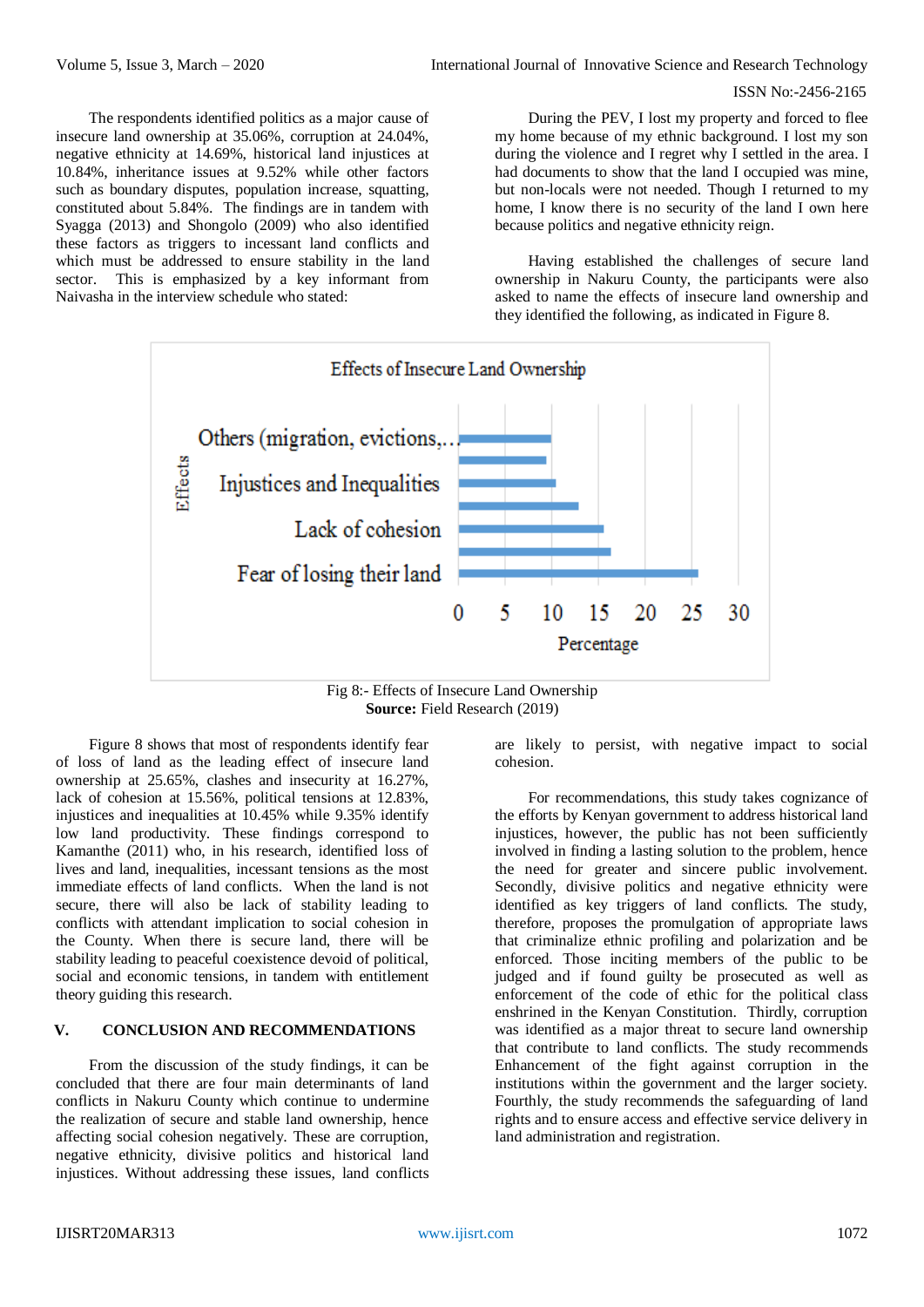#### **REFERENCES**

- [1]. Boone, C. (2012). Land Conflict and Distributive Politics in Kenya**.** In *African Studies Review.* Volume 55, Number 1, April 2012. The University of Texas, Austin, USA.
- [2]. Constitution of Kenya. (2010). Nairobi: Government Printer
- [3]. County Government of Nakuru (2013). Retrieved from <http://www.nakuru.go.ke/about/>
- [4]. Derman, B., Odgaard R. and Sjaastad E. (2007). Conflicts over Land and Water in Africa. Oxford: Michigan University Press.
- [5]. Deininger, K. (2006). Land Policy Reforms. In *Analyzing the Distributional Impact of Reforms*, Volume. 1. New York: World Bank.
- [6]. Delhey, J. *et. al* (2018). Social Cohesion and its Correlates: A Comparison of Western and Asian Societies. *Journal of Comparative Sociology*. Volume 17, Issue 3-4. June 2018. [Brielle,](https://en.wikipedia.org/wiki/Brielle) The Netherlands: BRILL.
- [7]. Environment and Land Courts Act. (2011). Nairobi: Government Printer
- [8]. FARMUP. (2015). *Baseline Survey of Agricultural Activities in Nakuru and Baringo Counties, Kenya.* Nakuru: Egerton University.
- [9]. Githinji, P. (2017). *How Colonial Policies and Practices led to Land Injustices in Kenya*. Nairobi: Epic Kenyan. Retrieved from [https://www.epickenyan.com/colonial-policies-land](https://www.epickenyan.com/colonial-policies-land-injustices-in-kenya/)[injustices-in-kenya/](https://www.epickenyan.com/colonial-policies-land-injustices-in-kenya/)
- [10]. Home, R. (2012). Colonial Township Laws and Urban Governance in Kenya. In *Journal of African Law*. Volume 56, 2 October 2012Cambridge: Cambridge University Press.
- [11]. Huth, P., & Allee, T. (2002). *Democratic Peace and Territorial Conflict in the Twentieth Century*. Cambridge: Cambridge University Press.
- [12]. Ichuloi, A. (2018). The Dynamics of Ethnic Identity Politics in Kenya's Political Landscape. In *International Journal of Humanities, Social Sciences and Education.* Vol. 5, Issue 11, 1-16.
- [13]. Jenson, J. (1998). Mapping Social Cohesion: The State of Canadian Research. In *Canadian Policy Research Networks.* CPRN Study No. F03. Montreal: CPRN.
- [14]. Kariuki, G. (2015). *Lancaster Constitutional Negotiation Process and its Impact on Foreign Relations of Post-Colonial Kenya, 1960-1970.* Nairobi: University of Nairobi.
- [15]. Kamanthe, M. (2011). *A Study on the Effects of Kenya's Land Policies on the Land Rights of Kenyan Women.* KDI School of Policy and Management. Retrieved from the settlement of the settlement of the settlement of the settlement of the settlement of the settlement of the settlement of the settlement of the settlement of the settlement of the settlement of the settl <http://www.land.igad.int/index.php/documents-1>
- [16]. Kalande, W. (2008). Kenyan Land Disputes in the Context of Social Conflict Theories. In FIG *Commission 7 Annual Meeting and Open Symposium on Environment and Land Administration in Verona, Italy*. Verona: FIG.
- [17]. Kalma, R (2006). Ethnic Conflict in Contemporary Africa: The Nigerian experience. In *Journal of Social Science*. Vol. 12 Issue No. 2.
- [18]. Kanga, M. (2019). *The Status of Tenure Security in Kenya*. Munich: University of Munich
- [19]. Kenya National Bureau of Statistics (KNBS) (2019). 2019 Kenya Population and Housing Census: Volume I.
- [20]. November, 2019. Nairobi: Government Printer.
- [21]. Kipkemoi, L. J. (2015). *Factors Influencing Inter-Ethnic Conflicts in Kuresoi North Sub-County: Nakuru County, Kenya*. Nairobi: University of Nairobi.
- [22]. Kimaiyo, T. (2004). *Ogiek Land Cases and Historical Injustices***.** Nakuru: Ogiek Welfare Council.
- [23]. Kimenyi, M., & Njuguna, N. (2006). Sporadic Ethnic Violence: Why Has Kenya Not Experienced a Full-Blown Civil
- [24]. War? In *Economic Models and Case Studies of Civil War*. Edited by Sambanis, N. and Paul, C. Retrieved from [www.jstor.org](http://www.jstor.org/)
- [25]. Klare, T. (2002). *Resource Wars: The New Landscape of Global Conflict.* New York: Henry Holt and Company.
- [26]. Koissaba, O. (2015). *The Maasai Contestation of Land Appropriation in Kenya: A Historical and Contemporary Perspective*. New York: Centre for Indigenous Studies.
- [27]. Land Act, Act No.6 of 2012. Nairobi: Government Printer
- [28]. Maina, M. W. (2015). *Land Disputes Resolution in Kenya: A Comparison of the Environment and Land Court and the Land Disputes' Tribunal.* Nairobi: University of Nairobi.
- [29]. Muchiri, F. (2015). *Analysis of the Resource Based Conflict between the Pastoralist and*
- [30]. *Agrarian Communities in East African Region: A Case Study of Naivasha Sub-County in Kenya.* Nairobi: University of Nairobi.
- [31]. National Land Commission Act. (2012). (Revised Edition, 2016). Nairobi: National Council for Law Reporting.
- [32]. Nozick, R. (1974). *Anarchy, State, and Utopia.* New York: Basic Books.
- [33]. Ogendo, O. (1996). *Tenants of the Crown: Evolution of Agrarian Law and Institutions in Kenya.* Nairobi: ACTS Press
- [34]. Okowa, D. (2015). *Land Reforms in Kenya: Achievements and the Missing Link*. Nairobi: [Institute](https://ilegkenya1.wordpress.com/author/ilegkenya1/) for Law and [Environmental](https://ilegkenya1.wordpress.com/author/ilegkenya1/) Governance
- [35]. Oxoby, R. (2009). *Understanding Social Inclusion, Social Cohesion and Social Capital*. Calgary: University of Calgary, Canada.
- [36]. Oyugi, W. (2000). *Politicized Ethnic Conflict in Kenya: A Periodic Phenomenon.* Addis Ababa: East African Education Publishers.
- [37]. Reinhart, T. (2011). *Israel – Palestine: How to end the War of 1948*. New York: Vesco Press.